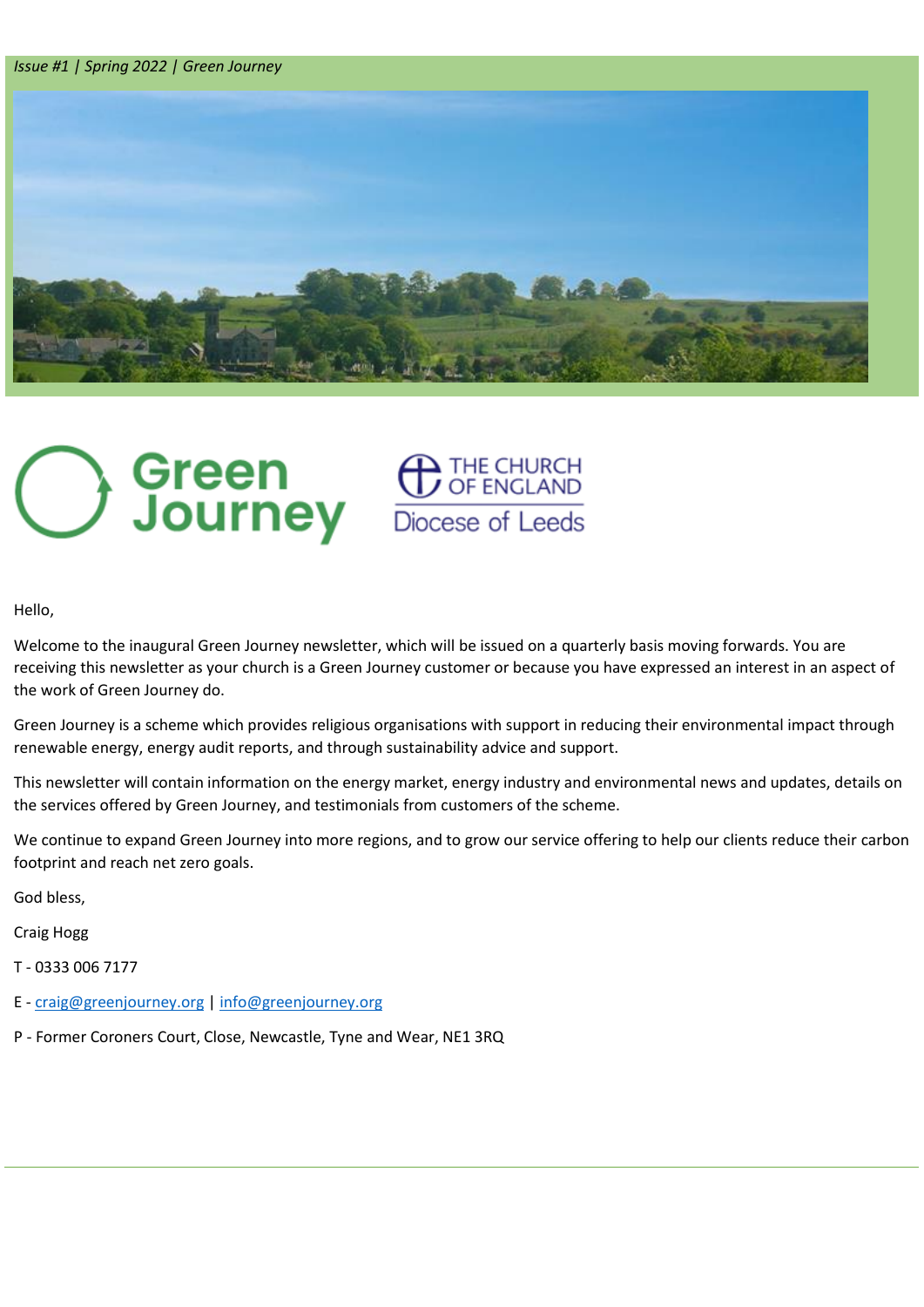## **The Energy Market**



The current wholesale electricity and gas crisis has been covered in great detail in the news over the past few weeks and has resulted in wholesale costs reaching record highs over the past couple of months.

A combination of geopolitical pressure, recovery from COVID, closure of gas storage sites, higher than expected temperatures, lower than expected wind generation, and a global shortage of gas has led to the current crisis. This has led to 26 energy suppliers going out of business in 2021, however the majority were domestic only (and couldn't cover their costs due to the domestic price cap being below the wholesale cost).

It is important to note that the highest prices are for contracts commencing between now and October 2022 (correct at the time of writing). Future markets drop down for contracts commencing beyond October 2022 as the costs are a cheaper for the further out terms. If your contract is due to end after October 2022, we would still recommend that you procure your future renewable energy contracts now and limit any further cost increases.

For those with contracts ending sooner, we would advise continuing to procure renewable electricity and to look at 36-month contracts to reduce the total average cost by using the lower future markets to mitigate the higher short-term prices.

# **Industry News**

# **Domestic Energy Price Cap Set To Increase by 54% From April**

Ofgem announced that the domestic price cap was to increase from  $1<sup>st</sup>$  April for Direct Debit customers on average usage to £1,971 per year. This is an increase of £693 and reflects the increases in the market over the past 6-9 months. The price cap is calculated in arrears and is set to increase again in October to reflect the current wholesale cost of energy. It is important to note that the domestic price cap does not apply to business energy contracts (which the church contracts are) and as such, the advice is to remain in a fixed term contract as this is currently cheaper than variable rates for business energy contracts.

In response, the Treasury has announced a £200 advance towards energy bills in October which will be repaid at £40 per year for the next five years. In addition, there is a £150 rebate on council tax bills from April. It is expected that the October advance will be absorbed into the future price cap increase at the same time. This is expected to increase the annual cost further to approximately £2,300.

# **BP Profits Hit Eight Year High**

BP has followed Shell in benefiting from the energy crisis and the record wholesale prices of electricity and gas by announcing annual profits of £9.45bn in 2021. 32% of the profits came in the final quarter of 2021 during the period of enormous global gas demand and oil prices sitting at a 7 year high. This has led to renewed calls for a 'windfall tax' to be levied upon oil and gas producers who have benefited from the crisis, while households are left facing increased bills.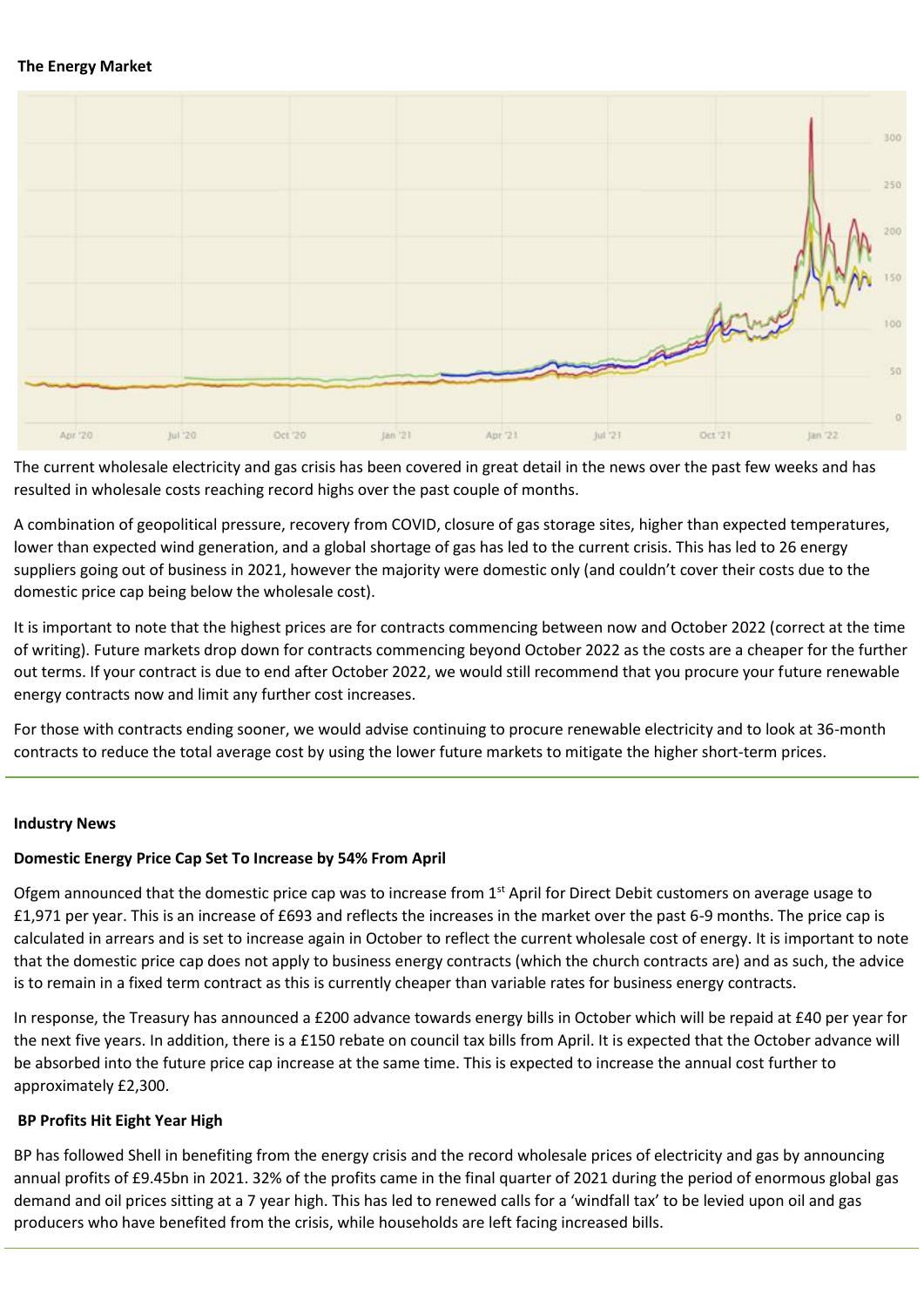## **Pilot Scheme For British Households For Moving Usage Outside of Peak Times**

National Grid ESO and Octopus Energy will offer British households financial incentives for changing their usage patterns to avoid peak times under a two-month pilot scheme. This has been long expected with the move to install smart meters in all domestic households, and aims to balance electricity supply and demand during peak times. During periods of low renewable generation, gas-fired power stations are used to meet demand which runs contrary to aims to decarbonise the power system by 2035 and reach net zero by 2050.

#### **CoE News**

# **Has your church completed the Energy Footprinting Tool this year?**

Churches across the diocese are showing their concern for others and God's creation by using the Energy Footprinting Tool (EFT) to inform their action on climate change. The EFT enables churches to track the carbon emissions for their church, as the Church of England works towards becoming carbon net zero over the next nine years.

The EFT is easy to complete, only needing the energy bills for the church for the previous year. Once the data is entered the church receives a Carbon Emissions report that can be added to church annual reports and used to inform planning to reduce emissions. Every parish is encouraged to complete this section of the online parish returns annually.

The deadline for completing the EFT will be announced later this year.

# [Read More](https://www.churchofengland.org/about/policy-and-thinking/our-views/environment-and-climate-change/about-our-environment/energy-footprint-tool)

# **A Rocha: Every Diocese now signed up for Eco Diocese**

We are delighted to hear that every single Diocese in the Church of England has now registered with A Rocha UK's Eco Diocese scheme.

The news came at the start of the year, so you've probably already heard, but it's such good news we want to tell you again. This is a powerful statement of intent and shows that everyone is taking their commitment to creation seriously.

# [Read More](https://www.churchofengland.org/media-and-news/press-releases/every-church-region-country-signs-become-eco-diocese-ahead-2030-net)

# **Church Toolkit: Six Steps to Zero**

The Diocese of Leeds has published a toolkit for churches to help them think through and plan how to become carbon neutral. Step 3 is Essential Energy Actions which included switching to 100% renewable electricity and carbon neutral gas. For Green Journey customers this is already ticked off the list!

Download the toolkit [here](https://www.leeds.anglican.org/sites/default/files/files/Churches%20toolkit%203.pdf)

# **Wealth of advice from C of E webinars**

The C of E Environment Programme team have had a series of webinars running that are designed to support and equip you and your church to reach the Church's ambitious "net zero carbon" emissions target; everything from low cost 'housekeeping' actions which can pay back quickly to putting solar panels on your roof. If you missed the live webinar, they are there for you to watch back in your own time. Also, if you have any environment related queries, you can always contact your Diocesan Environment Officer or the 'Environment Champion' for you Episcopal Area.

#### [Learn More](https://www.churchofengland.org/about/environment-and-climate-change/webinars-getting-net-zero-carbon)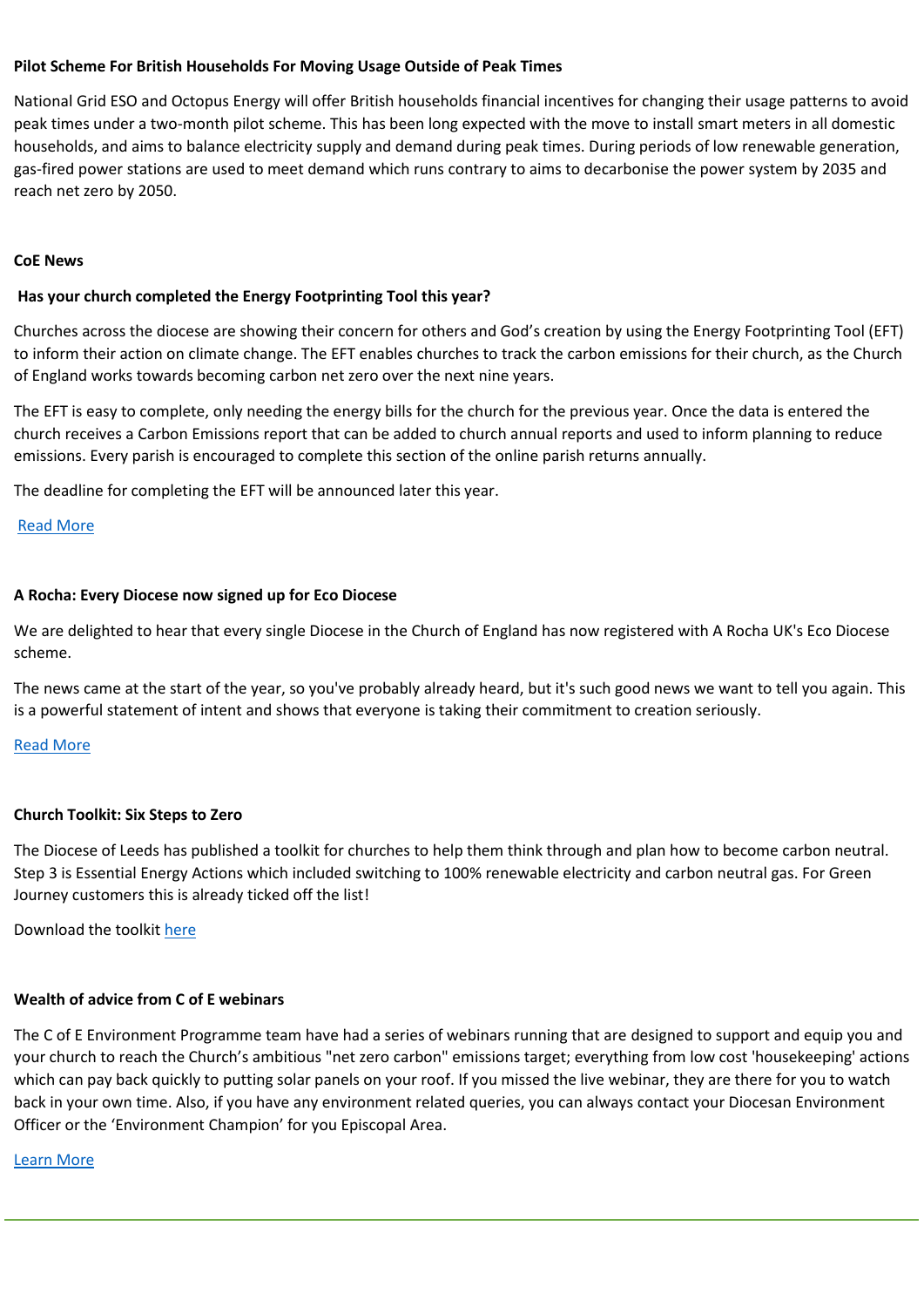## **God's Green Fingers**

If you missed January's edition of 'God's Green Fingers', click [here](https://myemail.constantcontact.com/Environment-E-news---January-2022.html?soid=1103337379516&aid=UFh1CgxNCmU) to read more and see what you've missed.

#### **Testimonials**

## **St Timothy's, Sheffield**

A big thank you to Green Journey for everything you have done and continue to do for us. The service is great and Craig has always gone that extra mile where needed.

## **St Mark's, Great Wyrley**

I was introduced to Craig Hogg about 3 years ago. He was able to save us a considerable amount on switching energy providers for the church (electric and gas) and the church hall for gas. He has helped us in the process now of switching the hall electric. He has also helped in a dispute on VAT charges about 2-3 years before I was appointed Treasurer and recovered the amount overcharged. Every time I have contacted him I have always had very prompt an efficient responses.

## **St Paul's, Leeds**

The first thing we have to say is that we are delighted we transferred to Green Journey. Since joining Green Journey we have been supported by Craig Hogg and the team superbly. All aspects of pricing, new contracts and ongoing professional support has been very well received . Good to work with an organisation who respond so quickly to the many questions I have placed before them and then given me such excellent advice. Their efforts have truly been appreciated; long may it continue. Sadly, our previous Gas and Electricity supplier have not made our transfer to Green Journey easy; however, through Mr Hogg, we look to be winning and we are looking to the time when all our Gas and Electricity will be under the Green Journey umbrella. I would strongly recommend Green Journey to others wishing to transfer their future Gas and Electricity contracts. We feel we are in "good hands."

#### **Services**



#### **Renewable Energy Procurement**

Green Journey provides Members with renewable electricity and various natural gas options from our approved providers.



# **Energy Audit & Report**

An energy audit and report will show you how you use energy, and how to reduce your consumption in the future.



# **Account Management**